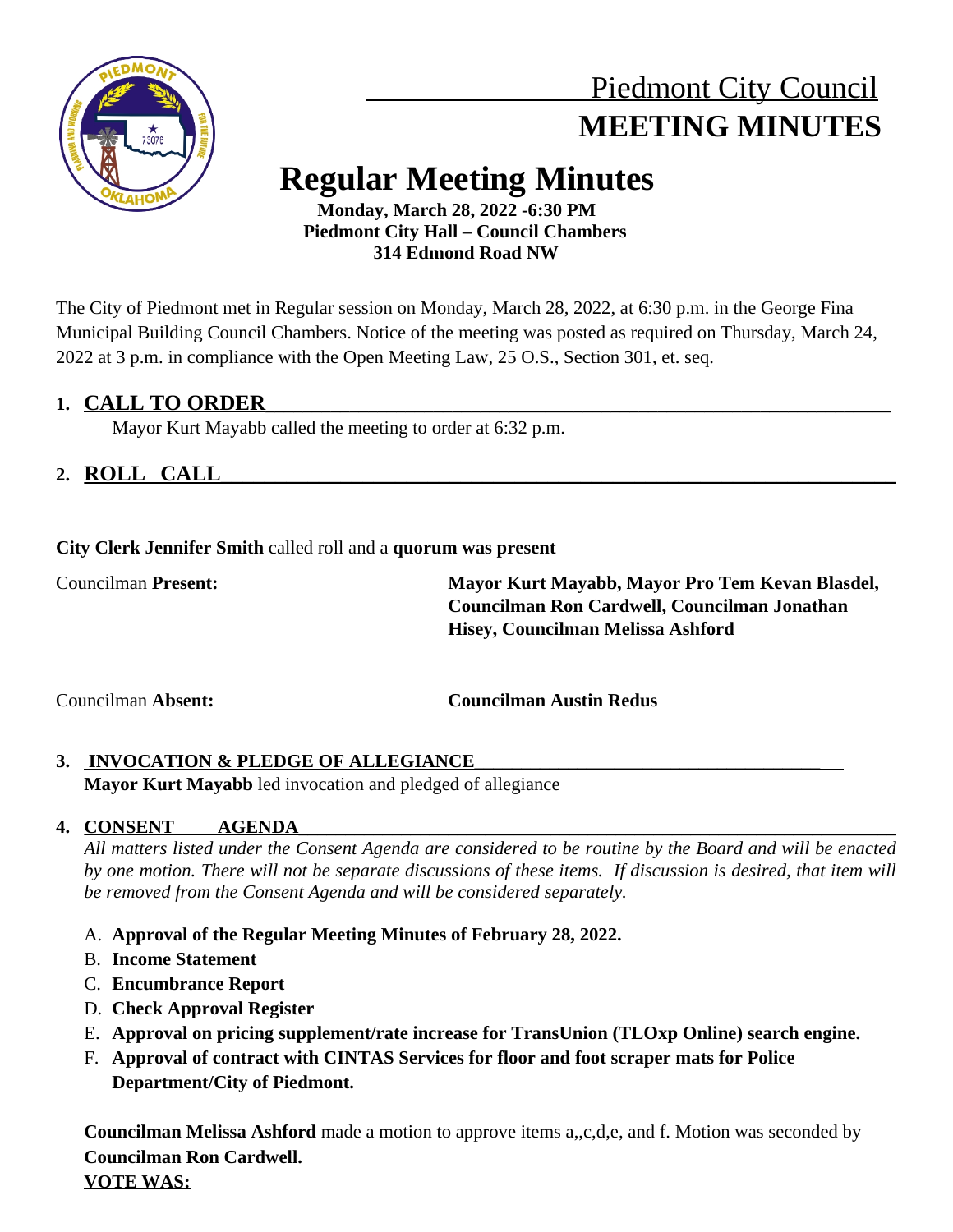| AYE: | Mayor Kurt Mayabb, Mayor Pro Tem Kevan Blasdel, |
|------|-------------------------------------------------|
|      | Councilman Ron Cardwell, Councilman Jonathan    |
|      | Hisey, Councilman Melissa Ashford               |
| NAY: | <b>None</b>                                     |

## **5. ITEMS REMOVED FROM CONSENT AGENDA**

**Councilman Ron Cardwell** pulled item b of the consent agenda.

#### **Councilman Ron Cardwell** addressed the council

The oil well drilling permits is over on the line budget. We could push money over to help work on roads. Spent \$900 on signal tech to fix the school sign. Put that on the school. I don't care if we have always paid for that. Tell the school to fix it.

#### **City Clerk Jennifer Smith** addressed the council,

That is something we have always done. (we maintain the streets)

**Councilman Melissa Ashford** made a motion to approve item b of the consent agenda. Motion was seconded by **Councilman Jonathan Hisey.** 

| <b>VOTE WAS:</b> |                                                 |
|------------------|-------------------------------------------------|
| <b>AYE:</b>      | Mayor Kurt Mayabb, Mayor Pro Tem Kevan Blasdel, |
|                  | Councilman Ron Cardwell, Councilman Jonathan    |
|                  | Hisey, Councilman Melissa Ashford               |
| NAY:             | <b>None</b>                                     |

## **6. CITIZENS COMMENTS\_\_\_\_\_\_\_\_\_\_\_\_\_\_\_\_\_\_\_\_\_\_\_\_\_\_\_\_\_\_\_\_\_\_\_\_\_\_\_\_\_\_\_\_\_\_\_\_\_\_\_\_\_\_\_\_\_\_\_\_**

Britney Anderson addressed the council

This chicken ordinance makes it hard to have chickens. Having chickens comes with many benefits. When you get chickens, you must do research on them. Roosters and dogs have the same decibels. We have outlawed one but not the other. I have checked with my neighbors, none of them have issues with roosters.

Cathy Hirschman addressed the council

The chicken ordinance was written at a time when it was needed. It is not needed now. The current nuisance ordinance covers if the chickens become a nuisance.

## **7. APPOINTMENTS \_\_\_\_\_\_\_\_\_\_\_\_\_\_\_\_\_\_\_\_\_\_\_\_\_\_\_\_\_\_\_\_\_\_\_\_\_\_\_\_\_\_\_\_\_\_\_\_\_\_\_\_\_\_\_\_\_\_\_\_**

**Councilman Melissa Ashford** made a motion to approve Mayor Kurt Mayabb's appointments of Evan Sparkle to the library board. Motion was seconded by **Mayor Pro Tem Kevan Blasdel.** 

# **VOTE WAS:**

**AYE: Mayor Kurt Mayabb, Mayor Pro Tem Kevan Blasdel, Councilman Ron Cardwell, Councilman Jonathan Hisey, Councilman Melissa Ashford**

## **NAY: None**

## 8. SCHEDULED BUSINESS

**A. Discussion, and possible action, on ordinance 705 an ordinance amending the employee retirement system, defined contribution plan for the city of piedmont & piedmont municipal**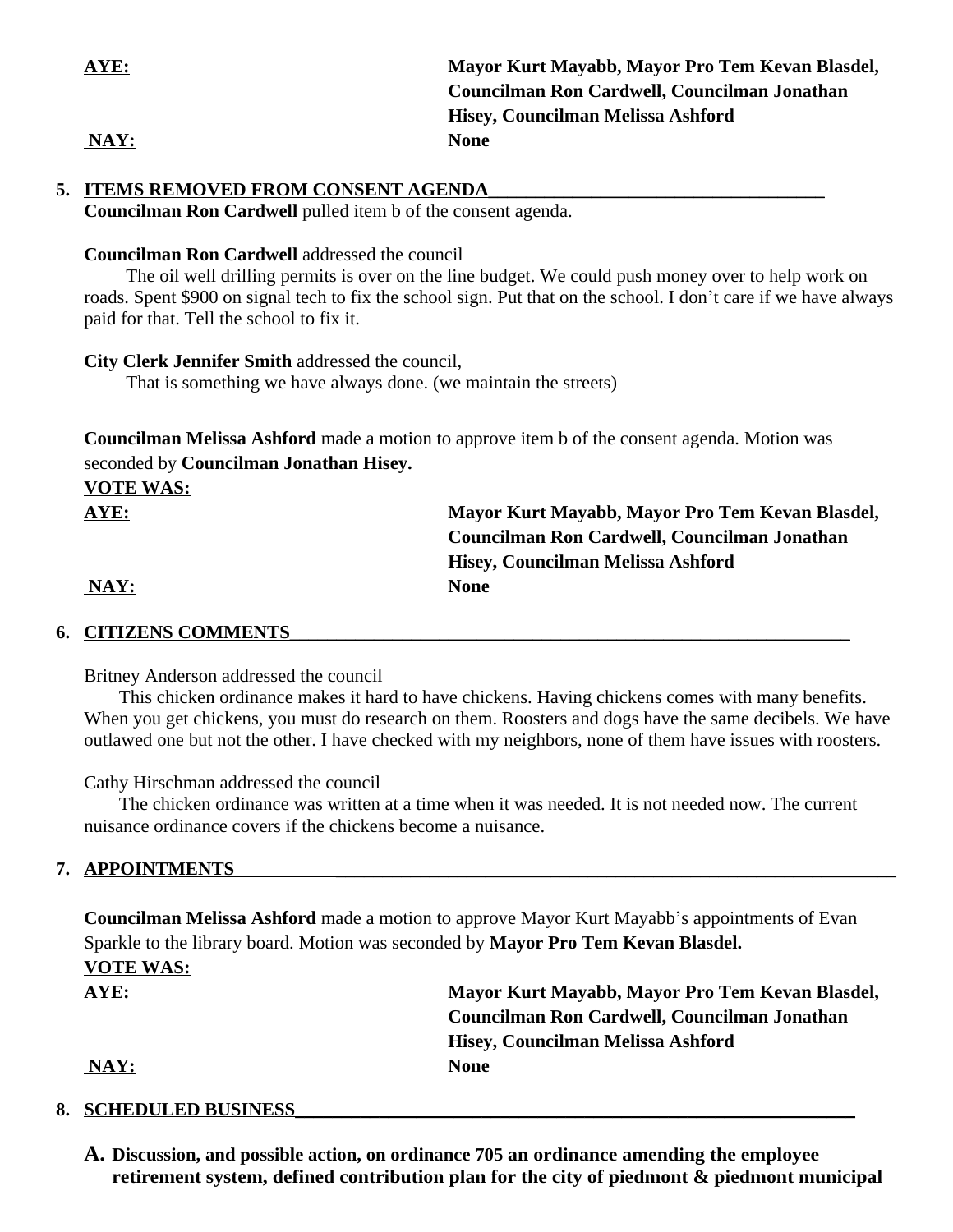**authority, Oklahoma by adopting a revised and restated retirement plan; providing retirement benefits for eligible employees of the city of piedmont & piedmont municipal authority, Oklahoma; providing for purpose and organization; providing for definitions; providing for eligibility and participation; providing for non-alienation of benefits; providing for employer and employee contributions; providing for accounting, allocation, and valuation; providing benefits; providing for required notice; providing for amendments and termination; providing for transfer to and from other plans; creating a retirement committee and providing for powers, duties, and rights of retirement committee; providing for payment of certain obligations; providing for duration and payment of expenses; providing for effective date; providing for vesting schedules; providing for a fund to finance the system to be pooled with other incorporated cities, towns and their agencies and instrumentalities for purposes of administration, management, and investment as part of the Oklahoma municipal retirement fund; providing for payment of all contributions under the system to the Oklahoma municipal retirement fund for management and investment; providing for repealer and severability; adopting those amendments mandated by the internal revenue code; and declaring an emergency.**

**Councilman Jonathan Hisey** addressed the council

Is this an annual thing?

**City Clerk Jennifer Smith** addressed the council this is only done when state updates taxes.

**Councilman Jonathan Hisey** made a motion to approve business item a on first reading. Motion was seconded by **Mayor Pro Tem Kevan Blasdel.** 

**VOTE WAS:**

**AYE: Mayor Kurt Mayabb, Mayor Pro Tem Kevan Blasdel, Councilman Ron Cardwell, Councilman Jonathan Hisey, Councilman Melissa Ashford NAY: None**

**B. Discussion, and possible action, on ordinance 706 an ordinance amending the employee retirement system, defined contribution plan for the position of city manager for the city of piedmont & piedmont municipal authority, Oklahoma by adopting a revised and restated retirement plan; providing retirement benefits for eligible employees of the city of piedmont & piedmont municipal authority, Oklahoma; providing for purpose and organization; providing for definitions; providing for eligibility and participation; providing for nonalienation of benefits; providing for employer and employee contributions; providing for accounting, allocation, and valuation; providing benefits; providing for required notice; providing for amendments and termination; providing for transfer to and from other plans; creating a retirement committee and providing for powers, duties, and rights of retirement committee; providing for payment of certain obligations; providing for duration and payment of expenses; providing for effective date; providing for vesting schedules; providing for a fund to finance the system to be pooled with other incorporated cities towns and their agencies and instrumentalities for purposes of administration, management, and investments part of the Oklahoma municipal retirement fund; providing for payment of all contributions under the system to the Oklahoma municipal retirement fund for management and investment; providing for repealer and severability; adopting those amendments mandated by the internal revenue code; and declaring an emergency.**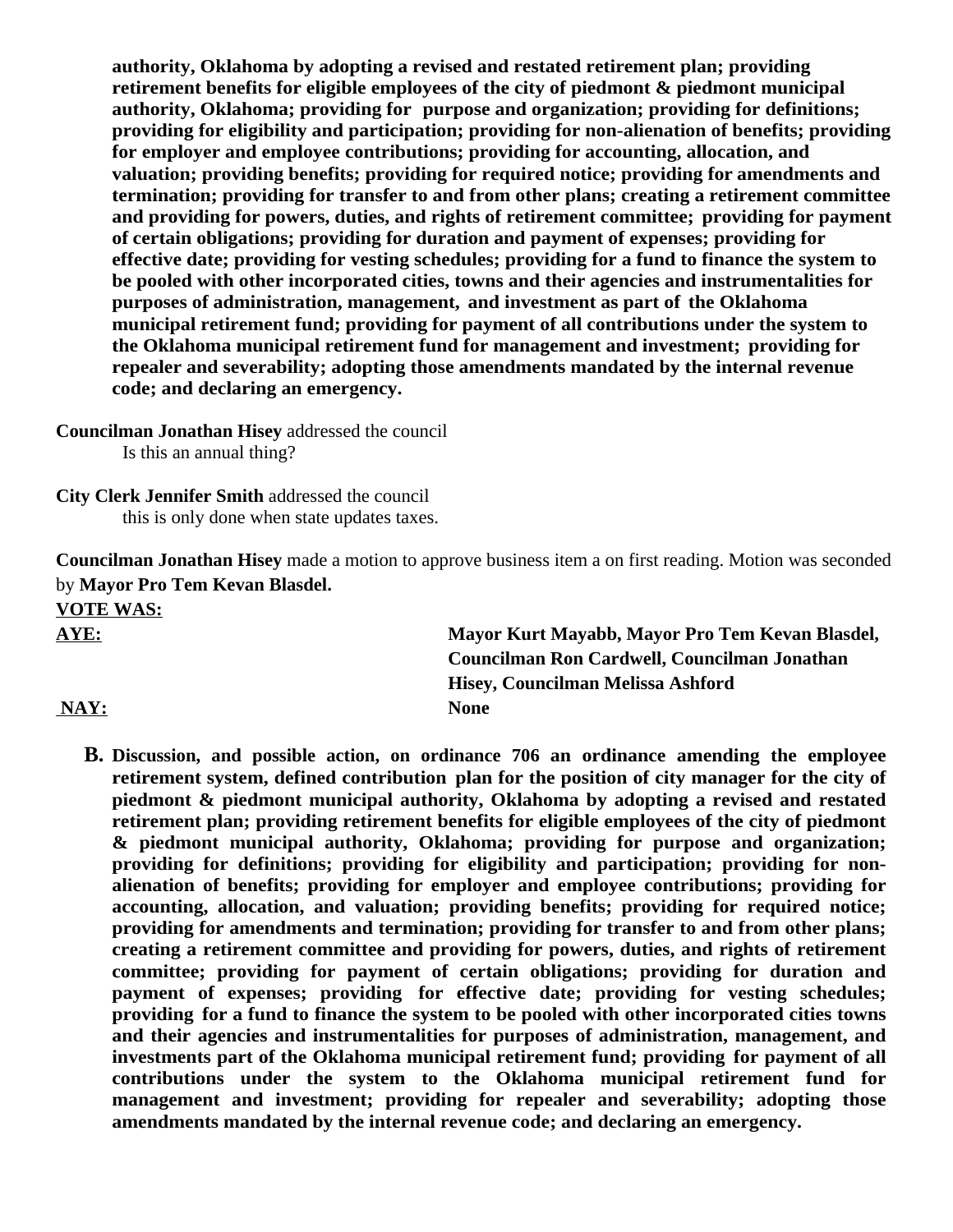**Councilman Melissa Ashford** made a motion to approve business item b on first reading. Motion was seconded by **Mayor Pro Tem Kevan Blasdel.**

#### **VOTE WAS:**

| Mayor Kurt Mayabb, Mayor Pro Tem Kevan Blasdel, |
|-------------------------------------------------|
| Councilman Ron Cardwell, Councilman Jonathan    |
| Hisey, Councilman Melissa Ashford               |
| <b>None</b>                                     |
|                                                 |

**C. Discussion, and possible action, on revised ordinance regarding the keeping of chickens in the city limits.** 

**Councilman Ron Cardwell** made a motion to repeal the current chicken ordinance. Motion was seconded by **Councilman Melissa Ashford.** 

**VOTE WAS:**

**AYE: Mayor Kurt Mayabb, Mayor Pro Tem Kevan Blasdel, Councilman Ron Cardwell, Councilman Jonathan Hisey, Councilman Melissa Ashford**

 **NAY: None**

**D. Discussion, and possible action, on Development Impact Fees.**

**Councilman Jonathan Hisey** made a motion to have City attorney Michael Segler look into road impact fees and bring back to the April meeting. Motion was seconded by **Councilman Ron Cardwell. VOTE WAS:**

| AYE: | Mayor Kurt Mayabb, Mayor Pro Tem Kevan Blasdel, |
|------|-------------------------------------------------|
|      | Councilman Ron Cardwell, Councilman Jonathan    |
|      | Hisey, Councilman Melissa Ashford               |
| NAY: | <b>None</b>                                     |

**Mayor Kurt Mayabb** made a motion to have the City Attorney Michael Segler look into sewer impact fee and bring back to the April meeting. Motion was seconded by **Councilman Melissa Ashford. VOTE WAS:**

| <b>AYE:</b> | Mayor Kurt Mayabb, Mayor Pro Tem Kevan Blasdel, |
|-------------|-------------------------------------------------|
|             | Councilman Ron Cardwell, Councilman Jonathan    |
|             | Hisey, Councilman Melissa Ashford               |
| NAY:        | <b>None</b>                                     |

## **E. Discussion, and possible action, on vehicle weight limits and enforcement of vehicle limits.**

**Chief Singer** addressed the council

I apologize for not understanding the statement last meeting. We are working to follow these vehicles through the city. We would like to enforce trucks doing business to carry a plaque, received by the city, showing they are allowed to go through the city.

## **Mayor Kurt Mayabb** addressed the council

I like the idea they pay a fee or get a permit to use our roads. We can charge a reasonable fee and give them a plaque. Let's set up a study session on this.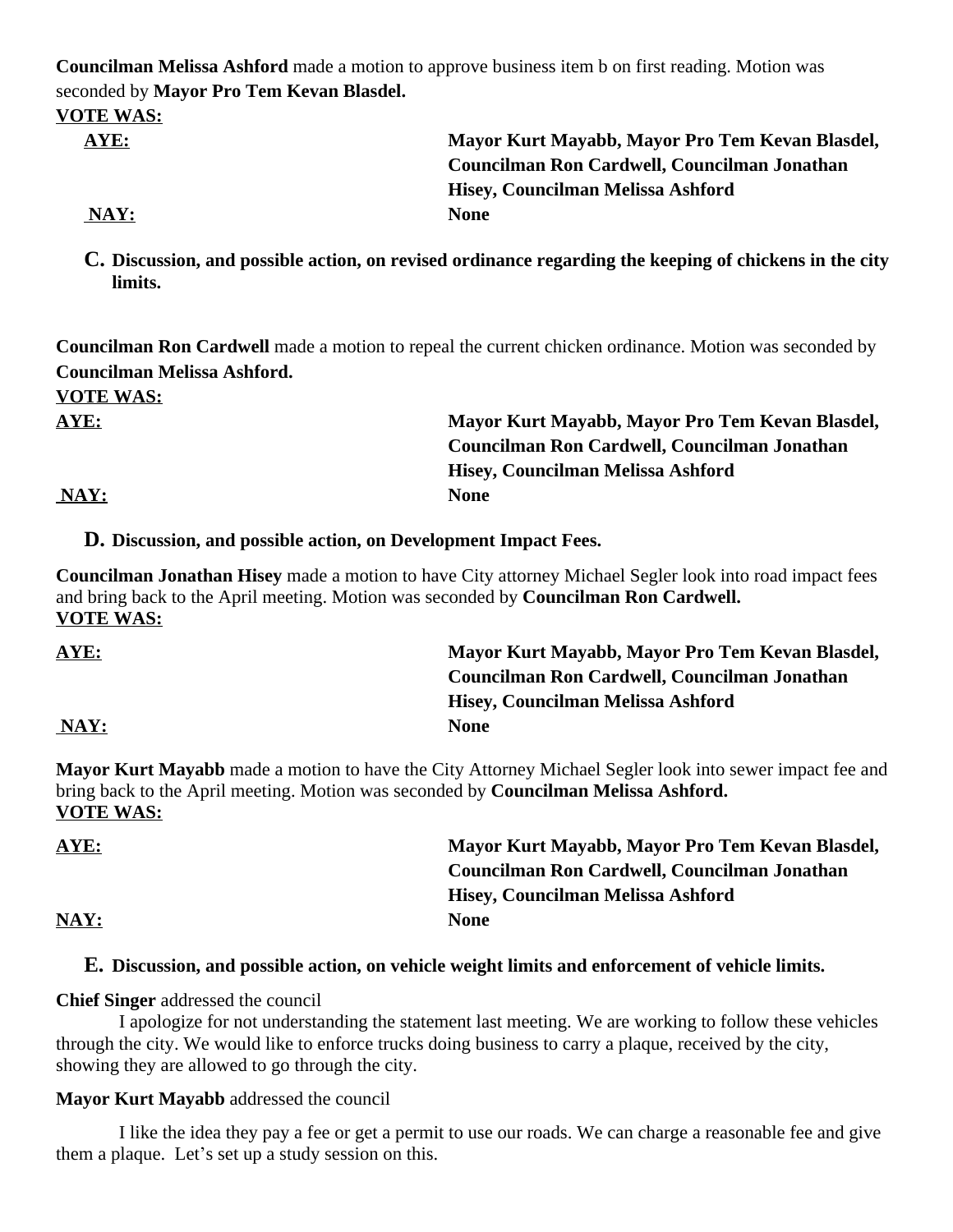## **Community Development Director Scott Garnand** addressed the council

I am sending a letter out; I can attach another lettering stating that we require a permit to travel on our roads.

## **F. Discussion, and possible action, on allowing accessory dwelling units to be built in existing out buildings and the parameters if allowed.**

### **Councilman Jonathan Hisey** addressed the council

there is a 1500 square foot home and 5000 square foot building. The owner wants to build a dwelling until inside of his 5000 square foot building. Ordinance states it would have to be 1200 square feet or 30% of home size, which ever is less.

No action taken on this item.

### **G. Discussion, consideration, and possible action to advertise the position of city manager.**

**Councilman Melissa Ashford** made a motion to advertise for city manager until position is filled. Motion was seconded by **Councilman Ron Cardwell. VOTE WAS:**

**AYE: Mayor Kurt Mayabb, Mayor Pro Tem Kevan Blasdel, Councilman Ron Cardwell, Councilman Jonathan Hisey, Councilman Melissa Ashford**

 **NAY: None**

## **9. NEW BUSINESS\_\_\_\_\_\_\_\_\_\_\_\_\_\_\_\_\_\_\_\_\_\_\_\_\_\_\_\_\_\_\_\_\_\_\_\_\_\_\_\_\_\_\_\_\_\_\_\_\_\_\_\_\_\_\_\_\_\_\_\_\_\_\_\_\_\_\_\_\_**

*Any matter not known or which could not have been reasonably foreseen prior to the time of posting the agenda in* **accordance** *with Title 25, Sec. 311.9 Oklahoma Statues.*

#### **None**

### **10. PIEDMONT MUNICIPAL AUTHORITY**  *Majority of a Quorum required for approval.*

## *RECESS COUNCIL MEETING TO PMA MEETING*

**Councilman Melissa Ashford** made a motion to recess to PMA. Motion was seconded by **Mayor Pro Tem Kevan Blasdel. VOTE WAS:**

**AYE: Mayor Kurt Mayabb, Mayor Pro Tem Kevan Blasdel, Councilman Ron Cardwell, Councilman Jonathan Hisey, Councilman Melissa Ashford**

 **NAY: None**

## *RECONVENE COUNCIL MEETING*

**Councilman Melissa Ashford** made a motion to reconvene back to regular City Council meeting. Motion was seconded by **Mayor Pro Tem Kevan Blasdel. VOTE WAS: AYE: Mayor Kurt Mayabb, Mayor Pro Tem Kevan Blasdel, Councilman Ron Cardwell, Councilman Jonathan** 

**Hisey, Councilman Melissa Ashford**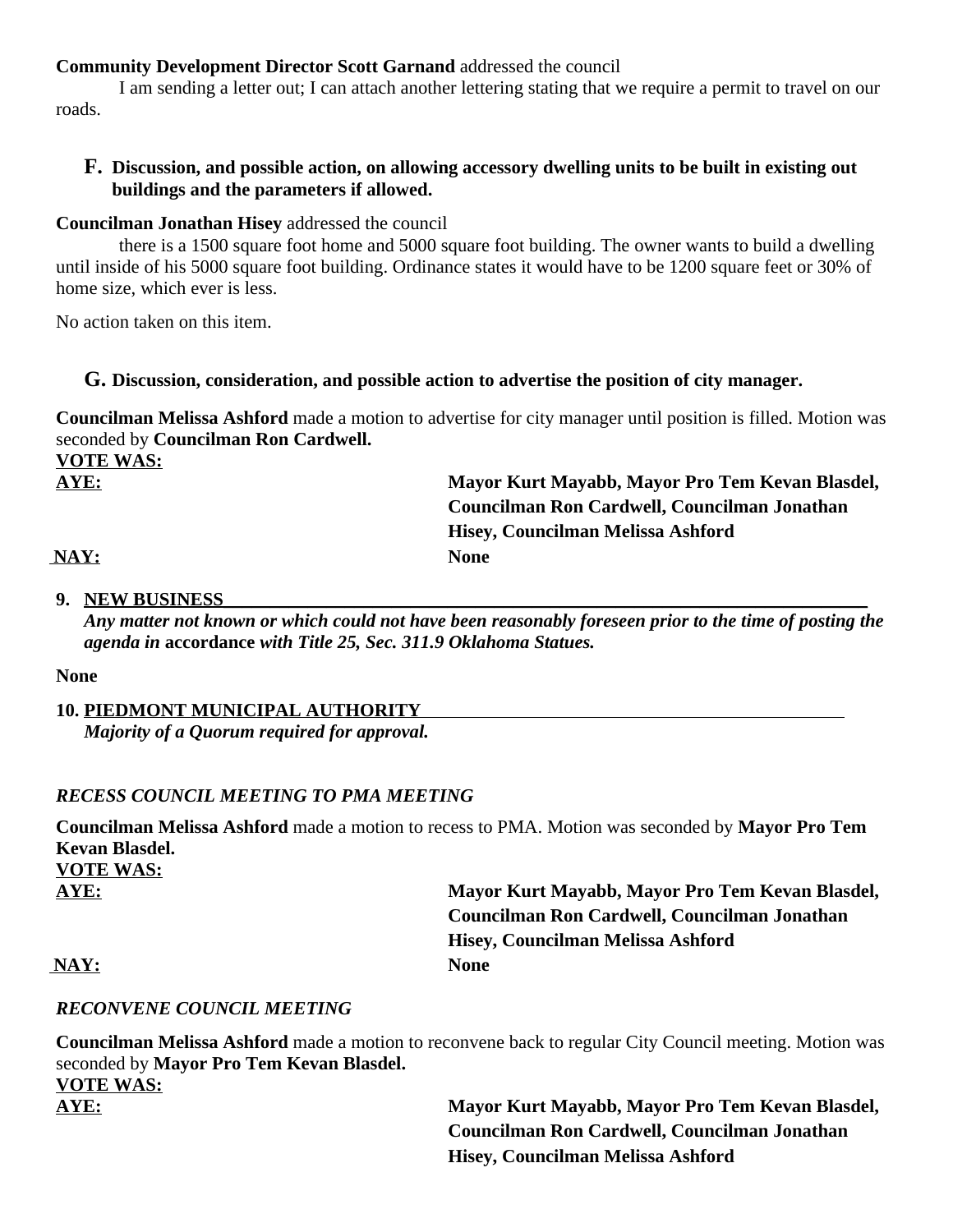## **11. CITY MANAGER'S REPORT\_\_\_\_\_\_\_\_\_\_\_\_\_\_\_\_\_\_\_\_\_\_\_\_\_\_\_\_\_\_\_\_\_\_\_\_\_\_\_\_\_\_\_\_\_\_\_\_\_\_\_\_\_ \_**

### **None**

## 12. **REMARKS AND INQURIES BY MAYOR AND CITY COUNCIL**

## **Councilman Ron Cardwell** addressed the council

There is a contracted individual ODOT engineer in our area. We need a formal agreement letter for Piedmont Road from 150<sup>th</sup> to 178<sup>th</sup> to give us better commercial roadway with an intersection. We can put in a turning lane and stripe the roads.

## **Councilman Ron Cardwell** addressed the council

The asphalt paver—that is unfortunate. I am glad we are getting rid of it. Susie Rodgers – you are exactly right. Bruce Bui – there is a pending issue with the fire marshal. Thank you, Mayor Pro Tem Kevan Blasdel, for your years of service on this council.

## **Councilman Melissa Ashford** addressed the council

Thank you, Mayor Pro Tem Kevan Blasdel, for your help in educating me on the council. He is good with numbers. I have enjoyed working with him.

## **Mayor Pro Tem Kevan Blasdel** addressed the council

Piedmont has a lot of challenges. This is a great council and mayor. You can accomplish a lot. There is a great management team.

## **Mayor Kurt Mayabb** addressed the council

Thank you, Mayor Pro Tem Kevan Blasdel. You will be on committees if you accept.

## **13. ADJOURNMENT \_\_\_\_\_ \_**

**Mayor Kurt Mayabb** adjourned the meeting at 8:47pm

\_\_\_\_\_\_\_\_\_\_\_\_\_\_\_\_\_\_\_\_\_\_\_\_\_\_\_\_\_\_\_\_\_\_ \_\_\_\_\_\_\_\_\_\_\_\_\_\_\_\_\_\_\_\_\_\_\_\_\_\_\_\_\_\_\_\_\_\_\_

**Mayor, Kurt Mayabb City Secretary. Arielle Garcia**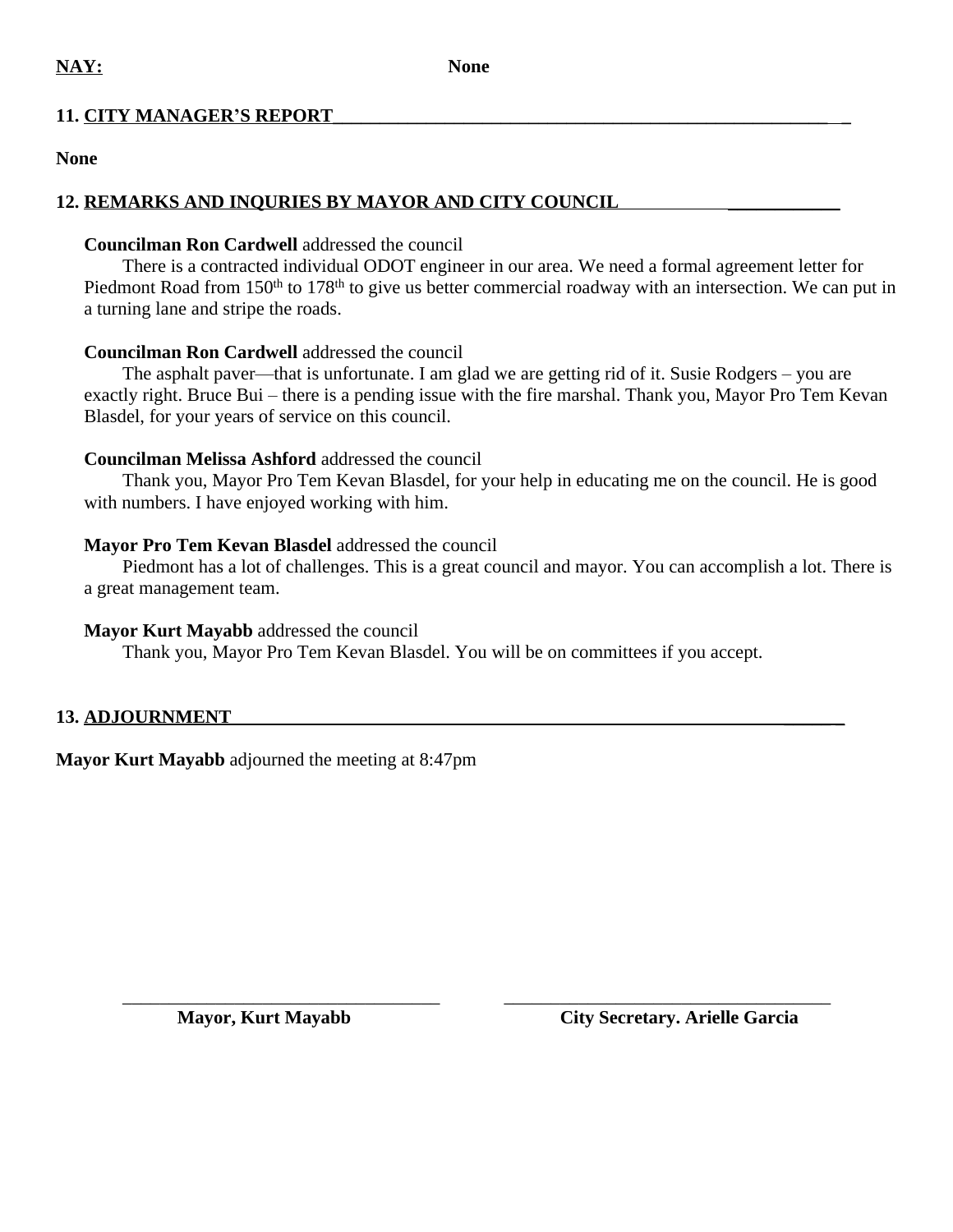

# Piedmont Municipal Authority **MEETING MINUTES**

# **Regular Meeting Minutes**

 **Monday, March 28, 2022 -6:30 PM Piedmont City Hall – Council Chambers 314 Edmond Road NW**

The City of Piedmont met in Regular session on Monday, March 28, 2022, at 6:30 p.m. in the George Fina Municipal Building Council Chambers. Notice of the meeting was posted as required on Thursday, March 24, 2022 at 3 p.m. in compliance with the Open Meeting Law, 25 O.S., Section 301, et. seq.

## 1. **CALL TO ORDER**

**Mayor Kurt Mayabb** called the meeting to order at 8:25pm

# **2. ROLL CALL\_\_\_\_\_\_\_\_\_\_\_\_\_\_\_\_\_\_\_\_\_\_\_\_\_\_\_\_\_\_\_\_\_\_\_\_\_\_\_\_\_\_\_\_\_\_\_\_\_\_\_\_\_\_\_\_\_\_\_\_\_\_\_\_\_\_\_\_\_\_\_\_\_**

## **City Clerk Jennifer Smith** called roll and a **quorum was present**

Trustee **Present: Mayor Kurt Mayabb, Trustee Kevan Blasdel, Trustee Ron Cardwell, Trustee Jonathan Hisey, Trustee Melissa Ashford**

# Trustee **Absent: Trustee Austin Redus**

# 3. **CONSENT AGENDA**

*All matters listed under the consent agenda are considered to be routine by the city council and will be enacted by one motion. There will not be separate discussion of these items, if discussion is desired, that item will be removed from the Consent agenda and will be considered separately.*

- 1. Approval of Regular Meeting Minutes of February 28, 2022.
- 2. Income Statement
- 3. Check Approval Register
- 4. Surplus items from public works 2013 Leeboy 7000B paver machine, 1996 Chevrolet Kodiak haul truck and a 35ft gooseneck trailer of unknown year.

**Trustee Ron Cardwell** made a motion to approve item a, b, and c of the consent agenda. Motion was seconded by **Trustee Jonathan Hisey**

**VOTE WAS:**

**AYE: Mayor Kurt Mayabb, Trustee Kevan Blasdel, Trustee Ron Cardwell, Trustee Jonathan Hisey, Trustee Melissa Ashford**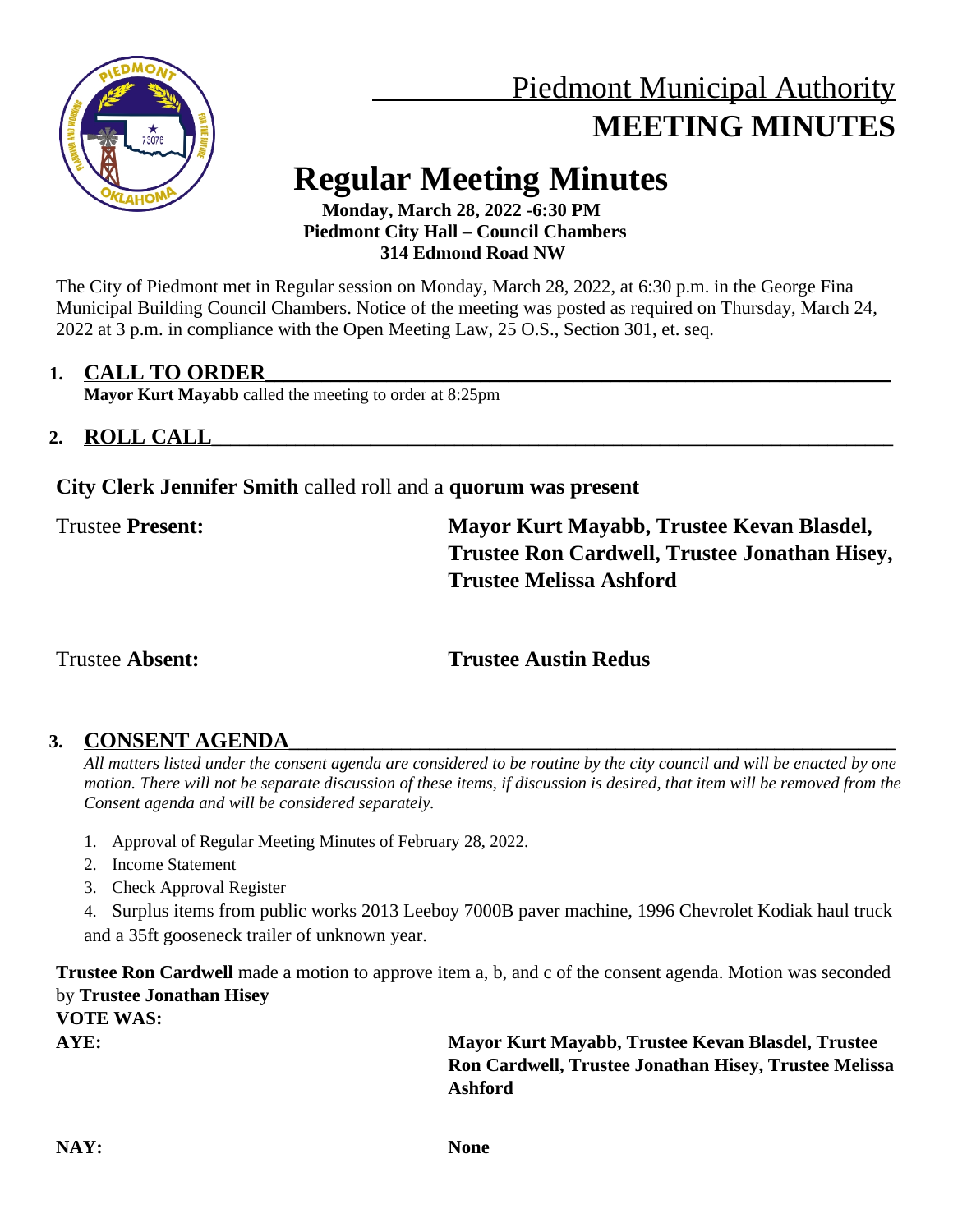## **4. ITEMS REMOVED FROM CONSENT AGENDA**

**Trustee Jonathan Hisey** pulled item d of the consent agenda.

## **Trustee Jonathan Hisey** addressed the trust

We bought a paver two years ago and it is now on the surplus list.

## **Public Works Director Joshua Johnston** addressed the trust

we purchased it unworking. We don't have enough guys to run the paver or enough training for it.

**Trustee Jonathan Hisey** made a motion to approve item d. motion was seconded by **Trustee Melissa Ashford. VOTE WAS:**

**AYE: Mayor Kurt Mayabb, Trustee Kevan Blasdel, Trustee Ron Cardwell, Trustee Jonathan Hisey, Trustee Melissa Ashford**

**NAY: None**

# 5. CITIZENS COMMENTS ON AGENDA AND NON-AGENDA ITEMS

### **None**

## **6. SCHEDULED BUSINESS\_\_\_\_\_\_\_\_\_\_\_\_\_\_\_\_\_\_\_\_\_\_\_\_\_\_\_\_\_\_\_\_\_\_\_\_\_\_\_\_\_\_\_\_\_\_\_\_\_\_\_\_\_\_\_\_\_\_\_\_**

A. Discussion, and possible action, on ordinance 705 an ordinance amending the employee retirement system, defined contribution plan for The City of Piedmont & Piedmont Municipal Authority, Oklahoma by adopting a revised and restated retirement plan; providing retirement benefits for eligible employees of The City of Piedmont & Piedmont Municipal Authority. AND DECLARING AN EMERGENCY.

**Trustee Jonathan Hisey** made a motion to approve ordinance 705 on first reading. motion was seconded by **Trustee Kevan Blasdel. VOTE WAS:**

**AYE: Mayor Kurt Mayabb, Trustee Kevan Blasdel, Trustee Ron Cardwell, Trustee Jonathan Hisey, Trustee Melissa Ashford**

**NAY: None**

B. Discussion, and possible action, on bids received for sewer lagoons.

**Trustee Kevan Blasdel** made a motion to approve business item b and award project to Blue Sage Services. motion was seconded by **Trustee Melissa Ashford.**

**VOTE WAS:**

**AYE: Mayor Kurt Mayabb, Trustee Kevan Blasdel, Trustee Ron Cardwell, Trustee Jonathan Hisey, Trustee Melissa Ashford**